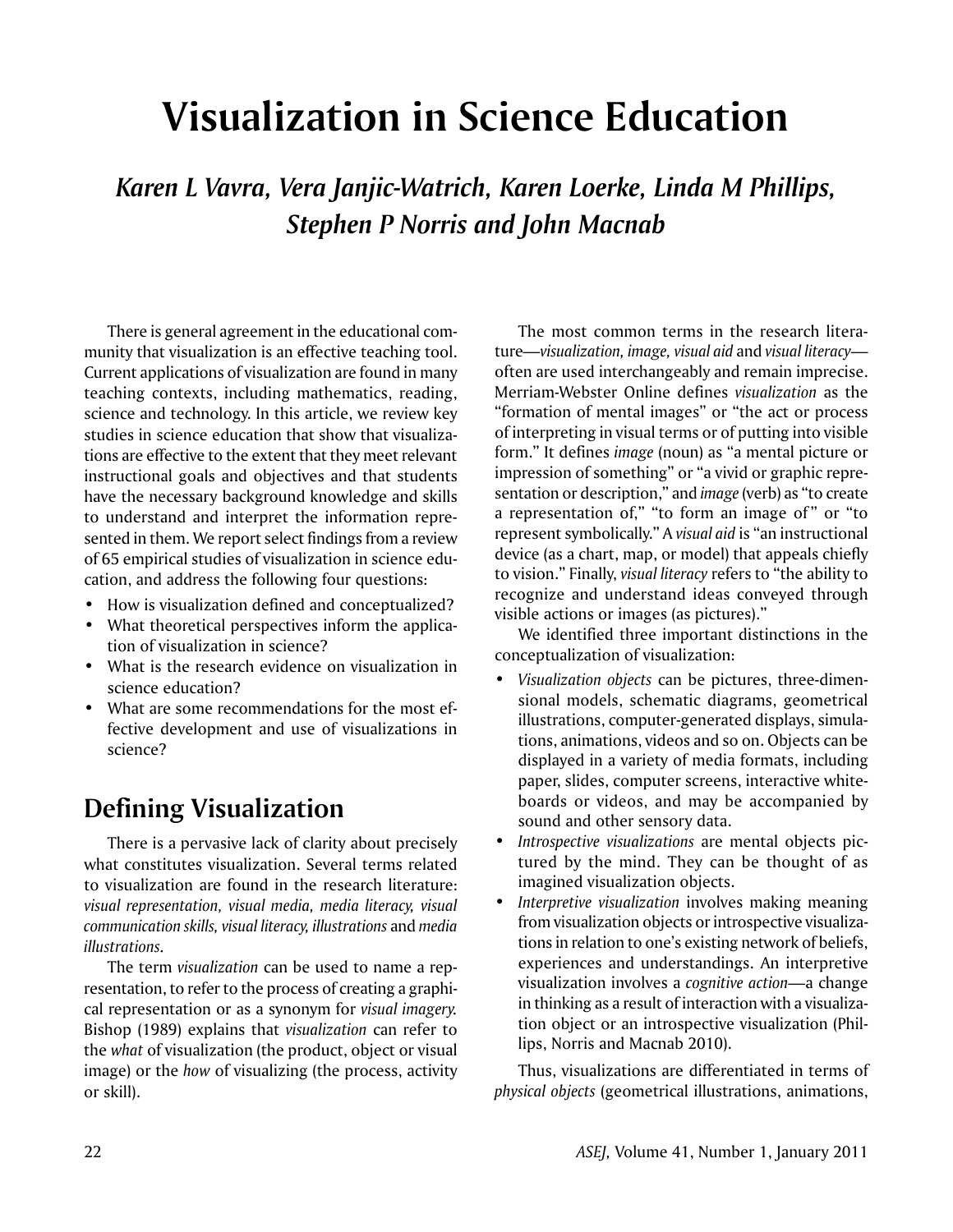computer-generated displays, picture-like representations); *mental objects* pictured by the mind (mental scheme, mental imagery, mental construction, mental representation); and *cognitive processes* that involve the interpretation of physical or mental visualizations (cognitive functions in visual perception, manipulation, and transformation of visual representations by the mind; concrete to abstract modes of thinking; picturing facts). These distinctions are important for understanding the demands and contexts of visualization use and for determining the most effective application of visualization in the science classroom.

# **Theoretical Perspectives on Visualization in Science**

Visualization in science education can be explained by two theoretical perspectives: (1) dual-coding theory (DCT) and (2) visual imagery hypothesis (VIH). The main difference between these two perspectives lies in the function of or purpose for visualization.

DCT (Paivio 1986; Sadoski and Paivio 2001) focuses on visualization as a means for understanding how linguistic information (words and sentences) and visual information (images) are encoded by two independent mental systems, a verbal one and a nonverbal one. The information stored in each system can be accessed independently of the other. However, the combination of linguistic information and visual information provides dual support for learning and knowledge acquisition. DCT provides important insights into how visual perception affects memory and how visualization can be used to enhance learning and understanding.

VIH (Johnson-Laird 1998; Pylyshyn 2003) focuses on visualization objects. According to Vekiri (2002), graphical representations allow one to process information more efficiently than do verbal ones, ultimately reducing the demand on working memory. VIH underscores several important functions of visualization objects, such as organizing and highlighting key concepts, making information accessible for manipulation and comparison in order to generate inferences to solve problems, and identifying logical and complex interconnections and relationships (Tversky 2001). The basic premise of VIH is that visualization objects and activities provide the necessary information and concepts to facilitate the application of knowledge and skills for problem solving.

# **Empirical Research on Visualization in Science Education**

During the past 20 years, the consensus in the research has been that "visualization objects assist in explaining, developing, and learning concepts in the field of science" (Phillips, Norris and Macnab 2010, 63). Different types of visualization in science can serve different purposes. For example, realistic diagrams (such as an anatomical diagram) highlight the salient features of an object. Schematic diagrams (such as an electrical circuit diagram) illustrate relationships, assist in calculations, or provide descriptions of a phenomenon or process. Other visualizations in science education include photographs, simulations, astrophotographs and scale drawings of equipment. Scientific visualizations can offer a means for imagining the unseen (such as the molecular, atomic and subatomic worlds).

We analyzed 65 research articles on the application of visualization in a number of science subjects. Most of the studies were in chemistry and general science. Our discussion focuses on research involving K–12 students. However, we refer to studies with postsecondary students when the results are pertinent to the application of visualization in elementary, junior high and senior high school. The research review is organized into three parts: (1) visual representations, diagrams and animations; (2) dynamic media and learning performance; and (3) animations, visualizations and conceptual change.

## **Visual Representations, Diagrams and Animations**

We started with studies focusing on how visual representations, diagrams and animations have been used to communicate the essential features and functions of important scientific concepts. These provided an indication of the application of visualization in science, including the merits of various types of visualization for representing scientific content, the contexts and conditions that promote the most effective use of particular visualizations in science, the characteristics of students who benefit most from specific visualizations, and the effect of visualization on student performance.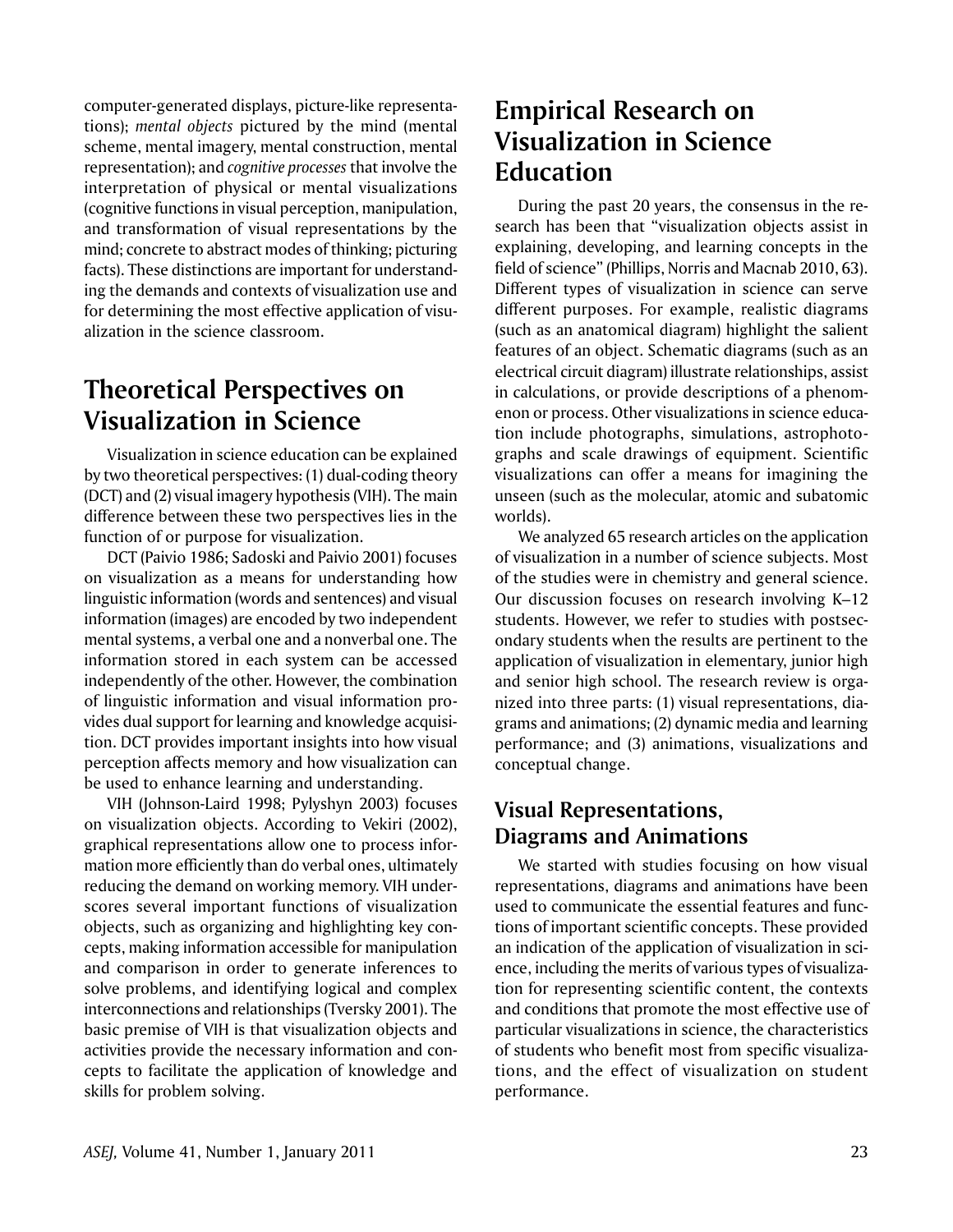Some research suggests that certain types of visualization can enhance or even replace verbal or textual explanations of particular scientific concepts. For example, Gilmartin (1982) studied the effect of maps on learning with 133 postsecondary geography students. The students were assigned one of three readings: a text-only passage, the same passage accompanied by a reference map, or the passage accompanied by maps with some of the textual material placed in the map captions. After reading, the students answered a series of questions. Gilmartin found that "maps provided with a passage of regional geography text helped students learn the content of the text, both for immediate testing and for delayed testing" (p 149). These results suggest that maps have the potential to represent spatial relationships more effectively than verbal descriptions do.

Another study showed that the most effective applications of visualization in science are supplemented by textual or verbal information. Mayer and Anderson (1991) found that the combination of visualization (in this case, animation) and verbal or textual information enhanced understanding of scientific explanations and concepts. They conducted an experiment in which 30 undergraduate students viewed an animation of a bicycle tire pump. The students who were presented with both words and pictures performed better in problem-solving activities than the students who were presented with words only or pictures only to clarify the concept. The researchers concluded that "effective understanding of scientific explanations requires a mapping between words and pictures" (p 484).

Visualization has numerous applications in chemistry. Comprehension of chemistry concepts requires highly developed visuospatial skills. Wu and Shah (2004) highlight the importance of learner differences and the role of visualization in reducing how much students have to remember in chemistry. They claim that visualizations provide multiple representations and descriptions of the same information, which enables "students to visualize the connections between representations and relevant concepts" (p 483). In chemistry, visual representations have several important functions: to make connections visible, to present the dynamic and interactive nature of chemistry, to promote the transformation between two-dimensional and three-dimensional thinking, and to reduce how much students need to remember by making information explicit (p 485).

Some research highlights the specific contexts and conditions for visualization in science. Lee, Plass and Homer (2006) studied the most effective conditions for using simulations with 257 Grade 7 Korean students. All the students benefited when a computer simulation of the ideal gas law was separated into two screens showing smaller segments of information. The amount of information contained in the visual simulation, as well as students' prior knowledge, was important for reducing the load on memory. Thus, the more information students already know, the more effective the simulation.

Some studies provide further insight into the characteristics of students who benefit most from specific visualizations and the effect of visualization on student performance in science. For example, Huk (2006) studied the educational value of three-dimensional visualizations in cell biology using a CD-ROM (*The Cell II: The Power Plant: Mitochondrion and Energy Metabolism*) with 106 German biology students in high school and college. The inclusion of complex 3-D models of plant and animal cells most benefited students with high spatial visualization ability by supporting the recall of auditory and visually presented information. However, the addition of the 3-D model resulted in cognitive overload for students with low spatial visualization ability. This finding was similar to that of Wu and Shah (2004), who showed that highly developed visuospatial ability is a prerequisite for understanding visualizations in chemistry.

Other studies provide evidence of particular attributes and benefits of using visualization in science. Winn (1988) maintains that the effectiveness of diagrams in high school science instruction is contingent on a student's ability to focus on and learn the relevant information from a diagram in order to accomplish specific tasks. Wilder and Brinkerhoff (2007) found with 69 Grade 9 students that performance was better on questions that included visualizations on the computer-based biomolecular instructional program Chemscape Chime. Results showed that "computerbased biomolecular visualization instruction was an effective curriculum component supporting the development of representational competence" (p 5).

## **Dynamic Media and Learning Performance**

We found only a few studies that focused on the effects of dynamic media (animations) on student engagement and learning performance. Three recent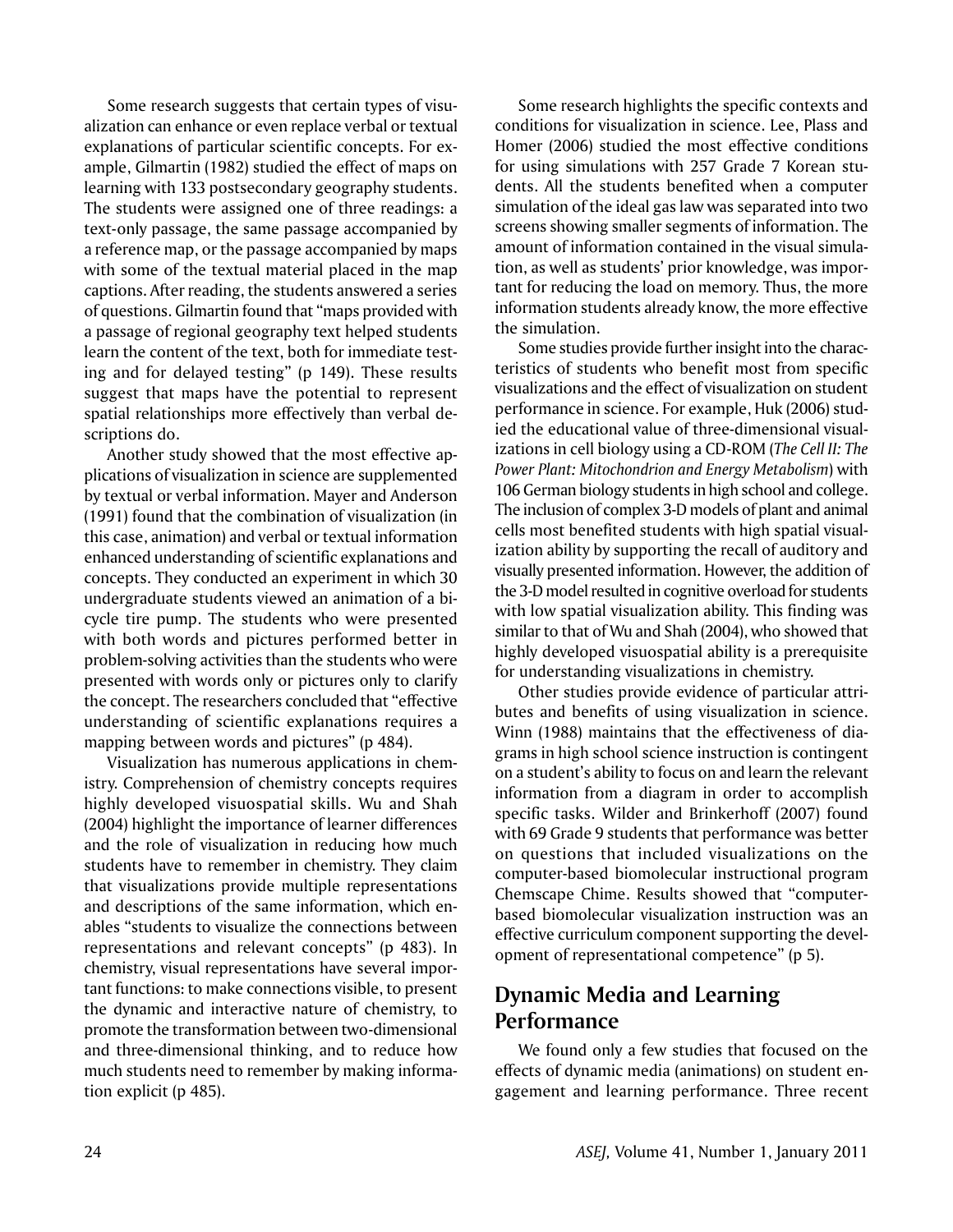studies found that animations increased student engagement and interest level, but questions linger about whether the visualizations had any effect on learning and understanding (Annetta et al 2009; Korakakis et al 2009; Limniou, Roberts and Papadopoulos 2008).

Korakakis et al (2009) studied 212 Grade 8 Greek students to determine whether the use of specific types of visualization (3-D illustration, 3-D animation and interactive 3-D animation), when combined with verbal narration and text, enhanced students' learning of methods for separating mixtures (including distillation, factional distillation, pouring, centrifugation, filtering, evaporation, paper chromatography, sieving and magnetic separation). They found that the students assigned to 3-D animations and interactive 3-D animations required more time to learn the task than did the students in the 3-D illustrations group. Those students also experienced more difficulties in constructing relevant information from the dynamic visuals because the information was unfolding too quickly. Similar to two other studies (Gilbert 2005; Gilbert, Reiner and Nakhleh 2008), the study by Korakakis et al (2009) showed that the interactive controls produced an extra cognitive load for students, and they seemed to lack the spatial ability to conceive the visualizations completely. Although students' interest and attraction increased in response to the interactive 3-D animation and the 3-D animation, their understanding of the concept did not improve. Ultimately, the more dynamic animations enhanced student engagement but also placed more demands on their memory.

In another study, Limniou, Roberts and Papadopoulos (2008) investigated how 2-D and 3-D chemical animations designed for a fully immersive virtual reality environment affected students' interest in and motivation for learning. The 14 postsecondary students showed more enthusiasm for and better comprehension of molecular structure and change during a chemical reaction after engaging with 3-D animations than after engaging with 2-D animations. However, it was less clear whether the students truly understood the concepts, given that "they had the feeling that they were inside the chemical reactions and they were facing the 3D molecules as if a real object was in front of them trying to grab them" (p 592).

Annetta et al (2009) made a similar discovery in their investigation of the impact of teacher-created video games on the engagement and learning of 129 high school biology students. A key finding was that students in the gaming group were more engaged than students in the control group (who used paper-andpencil practice and discussion to review a genetics unit). Interestingly, results from the cognitive assessment showed no difference in student performance. The researchers cautioned that games are not a panacea and called for the development of specific design and evolution criteria that focus more on instructional content and less on animation, text and audio.

These studies show that a significant attribute of dynamic media is its ability to stimulate student interest and engagement. However, it remains unclear whether dynamic media enhances the learning and understanding of science concepts.

#### **Animations, Visualizations and Conceptual Change**

Another body of research examines the influence of specific animations and visualizations on understanding and conceptual change for students of varying ages in various science subjects. The studies provide information about specific types of visualization, purposes for and methods of application, and the contexts and conditions in which visualizations have been used successfully to support conceptual understanding.

Although some studies have found that animations do not make a significant difference in student learning and conceptual change, others have shown that under certain circumstances animations can be a useful learning resource.

Özmen, Demircioğlu and Demircioğlu (2009) investigated the effects of animations on overcoming alternative conceptions of chemical bonding. The study included 28 students who received conceptual change texts coupled with computer animation instruction, and a comparison group of 30 students who received regular instruction with a teacher who used lots of examples and illustrations in a "chalk and talk" approach. The computer animation instruction, which involved active engagement and interaction, did not significantly change students' alternative conceptions of chemical bonding. These results suggest that it may be necessary to consider other ways of enhancing the learning of particular chemistry concepts.

In contrast, Yarden and Yarden (2010) compared the comprehension of the polymerase chain reaction (PCR) by Grade 12 students using animations as an aid with that of students using still images. The most salient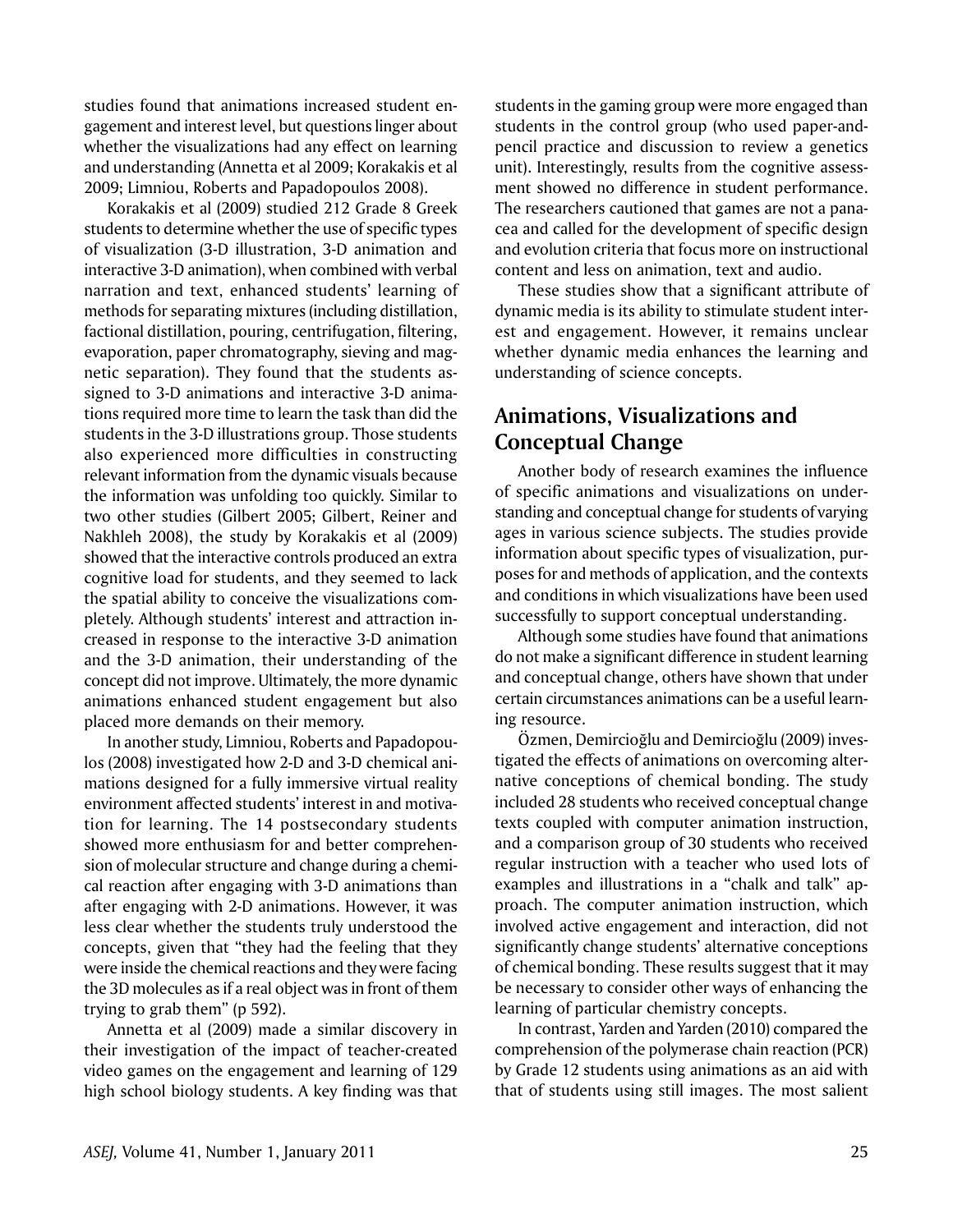finding was that PCR animations showed a distinct advantage over still images for student learning. However, the researchers caution that although animation was effective for demonstrations of molecular phenomena, the results may not generalize to other physical phenomena, such as motion.

Similarly, Holzinger, Kickmeier-Rust and Albert (2008) found discernible differences in learning performance between students who were exposed to dynamic media and those who were exposed to static media. Their study of 129 undergraduate computer science students indicated that the more complex the learning material, the greater the advantages of the dynamic media compared with the static. However, the researchers caution that "dynamic media are only appropriate and facilitate learning when they represent a meaningful model of a process or a system. This representation must also be within the limits of the cognitive system, and it must build upon learners' previous knowledge and expertise" (p 287).

Rieber (1990) compared the effects of using static graphics, animated computer visualizations and no graphics in elementary physics lessons. Results showed that "animated presentations of the lesson content influenced student performance when practice was provided; however, this effect was eliminated without practice" (pp 138–39). Rieber concluded that animations can be useful in science when lessons are adequately challenging and when an animation cues students' attention to the detail in the graphic. He suggests the following practices for the most effective application of animations in elementary science: (1) use lessons that require visualizing motion; (2) use material that is adequately, but not unreasonably, challenging; (3) cue students' attention to the detail of the graphic; and (4) use other instructional activities in conjunction with animations.

Computer visualization programs have been developed to supplement traditional textbooks in chemistry. Wu, Krajcik and Soloway (2001) report that a computer program called eChem was an effective visualization tool for helping Grade 11 chemistry students visualize, understand, and mentally manipulate interactions between and among chemical molecules. They found that using a combination of computational and concrete models helped students to acquire conceptual knowledge at the microscopic and macroscopic levels and to gain a more accurate understanding of properties, structures and underlying concepts.

The influence of diagrams on conceptual learning and understanding in science is another area that has been explored. Mathai and Ramadas (2009) studied the role of diagrams and text with 87 Grade 8 students learning about the digestive and respiratory systems. They found that the students experienced "difficulties in comprehending diagrams related to understanding of cross-sections, microscopic or chemical processes, and structure–function relationships" (p 449) and that the students showed more competence with and a preference for text over diagrams. This finding is not surprising, given that diagrams often cannot stand alone—they must be explained.

In contrast, Dechsri, Jones and Heikkinen (1997) examined whether illustrations and diagrams would improve the recall and comprehension of 83 undergraduate chemistry lab students. Their findings revealed that the students in the experimental group (who used a lab manual with accompanying pictures and diagrams) were better at interpreting data, better comprehended reaction rates and equilibrium, and demonstrated a more positive attitude toward laboratory work than the students in the control group (who used a lab manual with no pictures or diagrams). The study showed that "students perform better in the cognitive, affective and psychomotor domains" (p 901) when visual aids are accompanied by text in chemistry manuals.

By and large, the research on animations, visualizations and conceptual change indicates that visualizations are not effective in isolation. The application of scientific visualizations requires specific conditions. If visualizations are to support knowledge acquisition and conceptual change in science, they must take into account the levels and abilities of students and provide opportunities for explicit instruction on how to use visualizations. In addition, students must have the visual and spatial skills to understand and interpret the visualizations.

One study in particular underscores the importance of explicit instruction to ensure effective use of visualizations in science. Linn (2003) found that visualizations are useful for interpreting ideas. However, without instruction in visualization techniques, students often experience difficulty interpreting three-dimensional information. She discovered that learners may be confused by scientific visualizations because they do not have the same background knowledge as the people who created the visualizations. Although she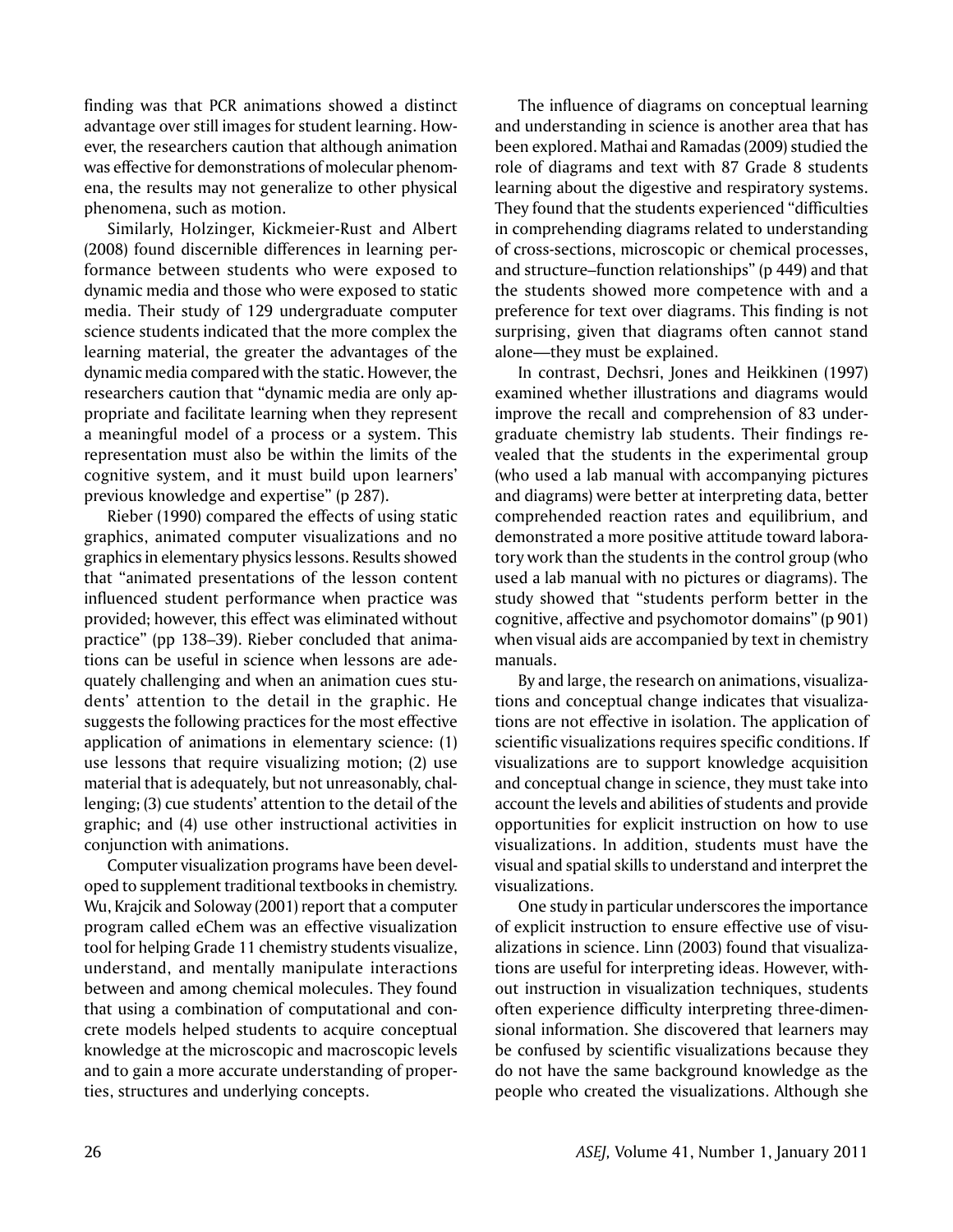recognizes the role of technology in science, Linn concludes that "the appeal of visualizations overshadows the challenges of designing effective material" (p 746). Linn's concerns draw attention to the importance of planning when and how to use different types of visualization in order to maximize their usefulness.

Visualization in science serves many purposes across a variety of disciplines. They provide a means for transforming, representing and communicating the essential functions and features of complex scientific concepts. Hall and Obregon (2002, 8) state that "images and graphics can be easily used to relay information over any distance, and in almost any discipline." Thus, visualizations have a wide range of possibilities and potential applications for those who understand how to read them and when to use them.

This review of visualization in science provides important insights into the application of various types of visualization in various science contexts. The research offers instructive guidelines and principles for making the most of scientific visualization.

# **Recommendations for the Development and Use of Visualization in Science**

The effectiveness of visual representations is related to the contexts in which they are used; there is no direct path from visualization to understanding. Visualizations serve two primary functions: (1) to promote learning and understanding, and (2) to aid in analysis and problem solving. It is important to note that the purpose of an educational activity should have a bearing on the type of visualization chosen and on how it is used. The following recommendations are applicable to both static visualizations (drawings, graphs, diagrams) and dynamic media (animations, computerbased visualizations).

#### **Recommendations for Visualization Objects**

Visualization objects are used in science as an aid for both understanding and analysis. The dual-coding theory provides guiding principles for how visualizations can be used to help build understanding. From the DCT perspective, the fundamental premise is that visualizations must be accompanied by language-rich instruction. Based on our research and that of Vekiri (2002), we offer the following suggestions:

- Visual aids must be relevant to the lesson objectives. Expectations must be clearly articulated, and the type of visualization must be relevant to and appropriate for the particular task, the scientific concept, and the students' background knowledge and skills.
- The content of the visual aid is more important than the presence of colour or the depth of realism in drawings.
- Students require a repertoire of knowledge and skills to use visualization objects effectively. Visuospatial abilities are crucial to understanding and interpreting visualization objects in relation to space and time. Encourage students to construct their own visualization objects when it seems appropriate for specific learning outcomes.
- Visual aids should be combined with verbal or textual information for conceptual understanding. The visualization object should be coordinated with the verbal or print text so that students can see how the two fit together.
- Provide explicit explanations or guidance about the most relevant features and the application of the display. To avoid confusion or informational overload, there should be a match between the visualization object and the key components of the corresponding linguistic instruction (Vekiri 2002). Thus, the words and the visualization object should be presented in close proximity and simultaneously.
- Use visual aids as a supplement to text, not a replacement for text. Using a combination of visuals and printed information enables students to access information through the text, the visual or both.

The visual imagery hypothesis outlines how visualization objects are used as computational aids; thus, in this perspective, the most important aspect of visual images is to support thinking rather than to serve as an aid to encode nonvisual information. The interaction between the visual image and language is not important; rather, the main function of the image is to help students process and analyze information more efficiently, thus reducing the load on working memory. Information based on the image may allow learners to order, compare and manipulate the information. In turn, if students are to learn from a visualization, they must be able to discern which features are fixed, variable or irrelevant to the problem.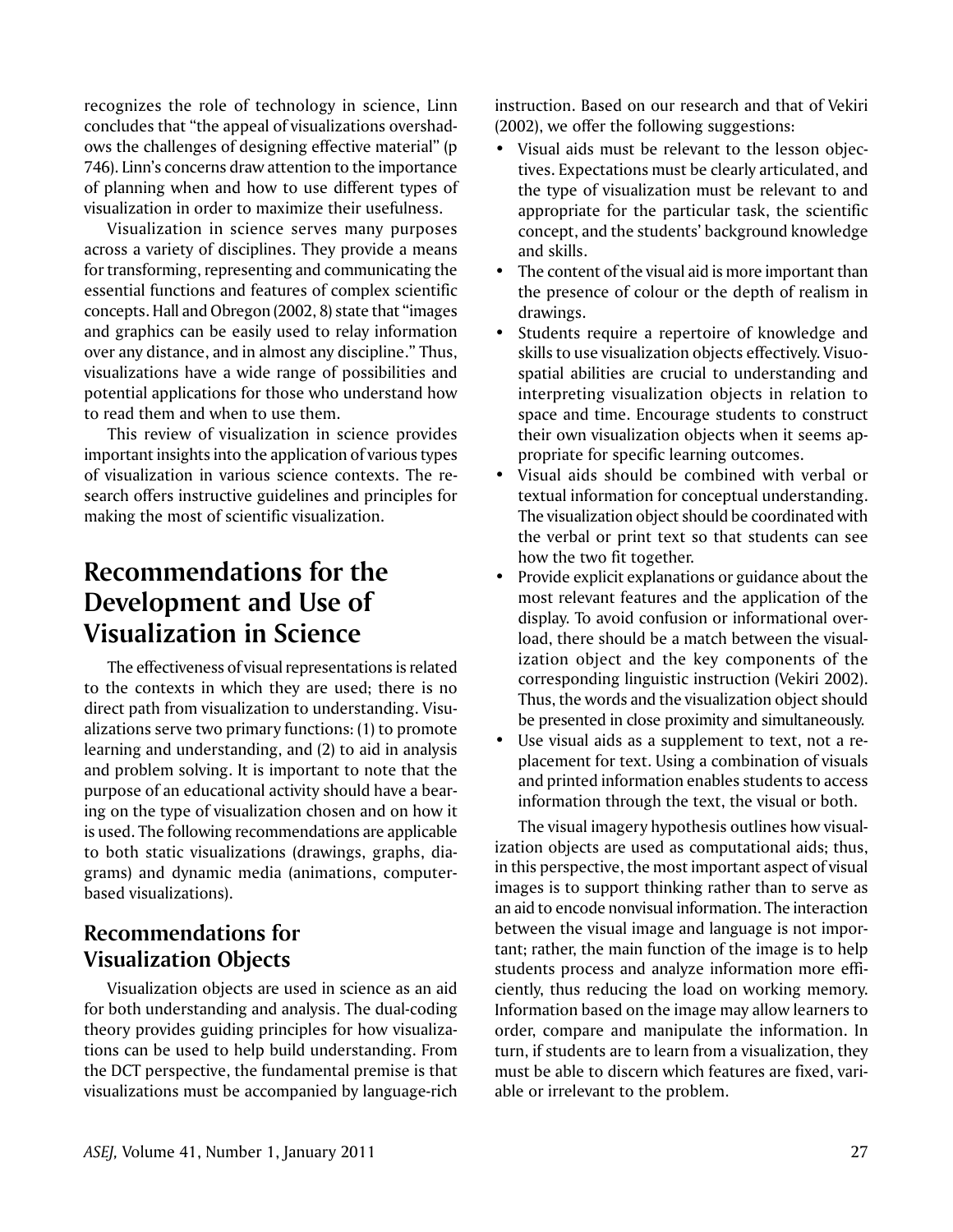Pylyshyn (2003) outlines five ways in which visualization objects may help thinking:

- Visualization objects that show logical systems of visual operations (for example, a Venn diagram) can help students see logical relationships efficiently.
- Visualization objects can depict larger concepts broken down into smaller concepts.
- Visualization objects can depict the overall relationship between concepts in order to facilitate generalizations (for example, in diagrams and charts).
- Visualization objects can be used to track relationships and seek alternative solutions (for example, a graph that shows a relationship between two variables, which allows students to extrapolate or formulate a new hypothesis).
- Visualization objects provide a picture of the data that students can refer to and review in order to assist during recall of information.

## **Recommendations for Introspective Visualization**

The idea of introspective visualization is prevalent in the popular literature, but there are few empirical studies on its effectiveness. Therefore, the potential benefits have not yet been determined, and this area requires additional research.

## **Recommendations for Interpretive Visualization**

There is much to be learned about the comparative merits of teacher-produced visualization objects and those produced by students. However, there is some evidence to suggest that student-generated visuals are a viable form of interpretive visualization because they are personally meaningful and relevant to students' prior knowledge and the construction of meaning and understanding (Cifuentes and Hsieh 2003; Levie and Lentz 1982). In order to maximize the benefits of visualization, it is advisable to select visualization objects that are appropriate for the level of the students. Teach students how to work with visualization objects, and monitor and assess the appropriateness and effectiveness of visualizations.

## **Recommendations for Animations and Computer-Based Visualizations**

Animations and computer-based visualizations are popular in science classes, and studies have shown a dramatic increase in their use since the 1980s. Like static visualizations, animations and computer-based visualizations can be divided according to function, either as an aid for understanding or for computational purposes. When the purpose of the visualization is to promote understanding, the animation should be supplemented with text or narration. Animations and computer-based visualizations can facilitate student interest and engagement, and provide opportunities for extra practice. However, further research is needed to assess whether and how they improve learning.

Research indicates that students of all ages are highly interested in and engaged with lessons that involve animations and computer-based visualizations. However, interest and engagement are not sufficient. Milheim (1993) acknowledges the powerful learning potential of using animations, but he also recognizes that an animation "will not necessarily be effective whenever it is used simply because it provides information in a somewhat motivating format" (p 173).

We have compiled the following recommendations to guide the development and use of animations in science:

- • Animations and other computer-based visualizations are useful for getting students' attention and increasing their motivation and engagement in a lesson.
- Effective animations and other computer-based visualizations focus on the specific and important learning objectives.
- Use animations only when the knowledge to be gained is related to movement or if a concept can be better understood through a 3-D visual.
- Animations are useful for instruction that requires visualization (especially spatially oriented information).
- Use animations that are short, simple and obvious in terms of what is being demonstrated or represented. Avoid including distractions, and guard against visual overload.
- Provide immediate and continuous reinforcement and feedback to students when animations and other interactive or dynamic visualizations are used.
- Ensure that the speed of presentation and the zoom capabilities of animations can be controlled so that particularities can be emphasized when needed.
- Use animations and computer-based visualizations in conjunction with other instruction, not as a replacement for good teaching.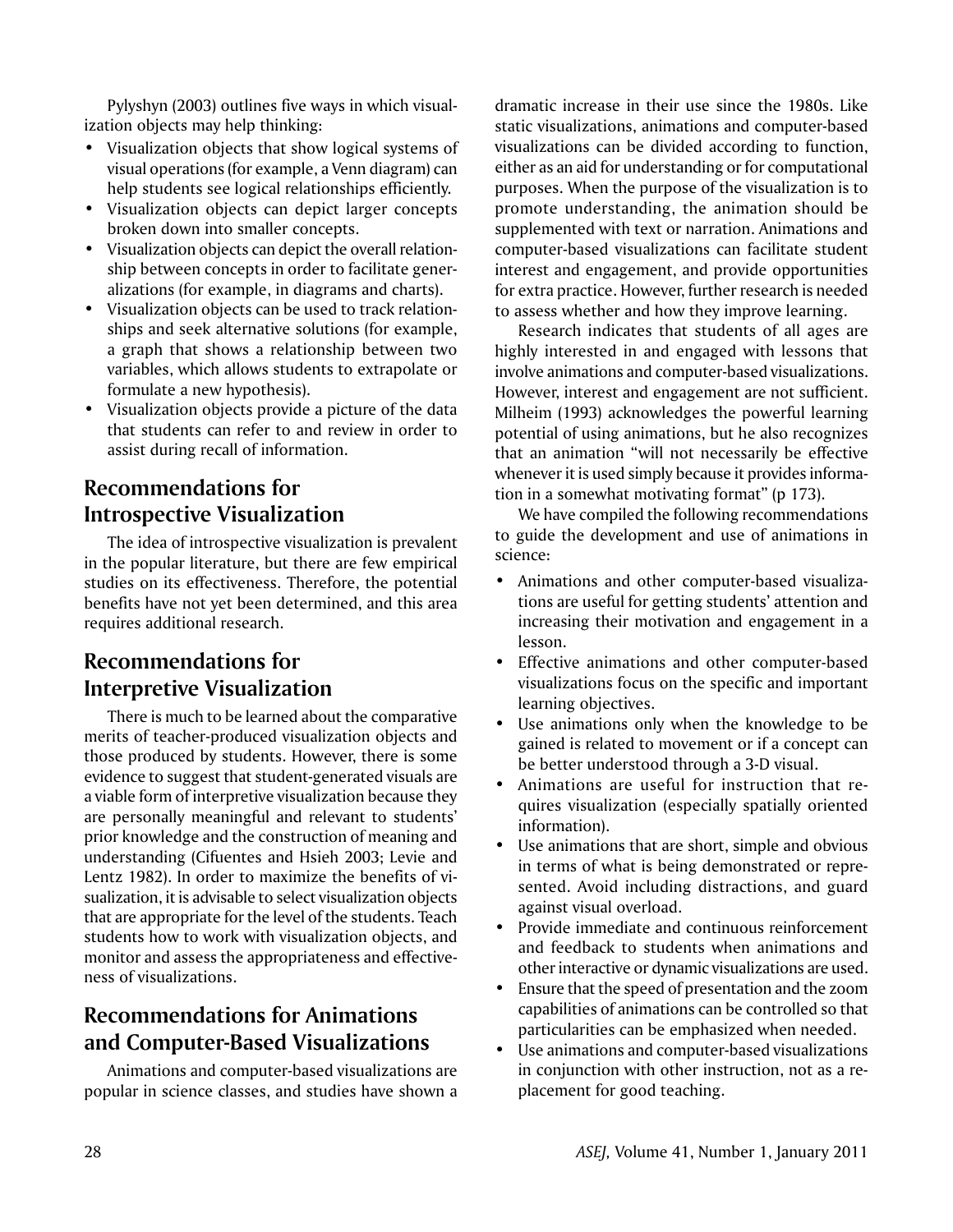- Choose animations and other computer-based visualizations at a level appropriate to students' abilities and prior knowledge.
- Avoid using animations with novices who are unable to differentiate between the relevant details and cues of the animation. Not all students are prepared to make full use of visualizations.
- Use animations that have the potential to explain concepts that can't be seen (for example, subatomic collisions of particles).

Ultimately, the success of educational visualization, regardless of the form, depends on what learners bring to the task in terms of background knowledge, visuospatial skills and interpretive ability. Thus, "a thorough understanding of the nature of visualization objects, their functions . . ., and the interpretive skills essential to assess the plausibility, validity, and value of visual images is critically important" (Phillips, Norris and Macnab 2010, 27–28).

## **Conclusion**

The use of visualization in teaching is advocated far and wide. Moreover, there is a widespread and unchallenged belief that visualization is useful in both teaching and learning. However, research shows that not all visualizations are created equal. The extant research provides evidence that visualization has an important place in science teaching and learning. Nonetheless, science teachers must be vigilant in order to ensure that visualization objects and activities are appropriate for each particular context, for each instructional purpose and, ultimately, for each student in the learning of science.

# **Note**

This article is based on several chapters in Phillips, Norris and Macnab (2010).

# **References**

- Annetta, L A, J Minogue, S Y Holmes and M-T Cheng. 2009. "Investigating the Impact of Video Games on High School Students' Engagement and Learning About Genetics." *Computers and Education* 53, no 1 (August): 74–85.
- Bishop, A J. 1989. "Review of Research on Visualization in Mathematics Education." *Focus on Learning Problems in Mathematics* 11, nos 1–2 (Winter–Spring): 7–16.
- Cifuentes, L, and Y J Hsieh. 2003. "Visualization for Construction of Meaning During Study Time: A Quantitative Analysis." *International Journal of Instructional Media* 30, no 3: 263–73.
- Dechsri, P, L L Jones and H Heikkinen. 1997. "Effect of a Laboratory Manual Design Incorporating Visual Information-Processing Aids on Student Learning and Attitudes." *Journal of Research in Science Teaching* 34 (November): 891–904.
- Gilbert, J K. 2005. "Visualization: A Metacognitive Skill in Science and Science Education." In *Visualization in Science Education,* ed J K Gilbert, 9–27. Dordrecht, Netherlands: Springer.
- Gilbert, J K, M Reiner and M Nakhleh, eds. 2008. *Visualization: Theory and Practice in Science Education.* Dordrecht, Netherlands: Springer.
- Gilmartin, P P. 1982. "The Instructional Efficacy of Maps in Geographic Text." *Journal of Geography* 81, no 4: 145–50.
- Hall, K W, and R Obregon. 2002. "Applications and Tools for Design and Visualization." *The Technology Teacher* 61, no 7 (April): 7–11.
- Holzinger, A, M Kickmeier-Rust and D Albert. 2008. "Dynamic Media in Computer Science Education; Content Complexity and Learning Performance: Is Less More?" *Journal of Educational Technology and Society* 11, no 1: 279–90.
- Huk, T. 2006. "Who Benefits from Learning with 3D Models? The Case of Spatial Ability." *Journal of Computer Assisted Learning* 22, no 6 (December): 392–404.
- Johnson-Laird, P N. 1998. "Imagery, Visualization, and Thinking." In *Perception and Cognition at Century's End,* ed J Hochberg, 441–67. San Diego: Academic Press.
- Korakakis, G, E A Pavlatou, J A Palyvos and N Spyrellis. 2009. "3D Visualization Types in Multimedia Applications for Science Learning: A Case Study for 8th Grade Students in Greece." *Computers and Education* 52, no 2 (February): 390–401.
- Lee, H, J L Plass and B D Homer. 2006. "Optimizing Cognitive Load for Learning from Computer-Based Science Simulations." *Journal of Educational Psychology* 98, no 4 (November): 902–13.
- Levie, W H, and R Lentz. 1982. "Effects of Text Illustrations: A Review of Research." *Educational Technology Research and Development* 30, no 4 (Winter): 195–232.
- Limniou, M, D Roberts and N Papadopoulos. 2008. "Full Immersive Virtual Environment CAVE™ in Chemistry Education." *Computers and Education* 51, no 2 (September): 584–93.
- Linn, M C. 2003. "Technology and Science Education: Starting Points, Research Programs, and Trends." *International Journal of Science Education* 25, no 6 (June): 727–58.
- Mathai, S, and J Ramadas. 2009. "Visuals and Visualisation of Human Body Systems." *International Journal of Science Education* 31, no 3 (February): 439–58.
- Mayer, R E, and R B Anderson. 1991. "Animations Need Narrations: An Experimental Test of a Dual-Coding Hypothesis." *Journal of Educational Psychology* 83 (December): 484–90.